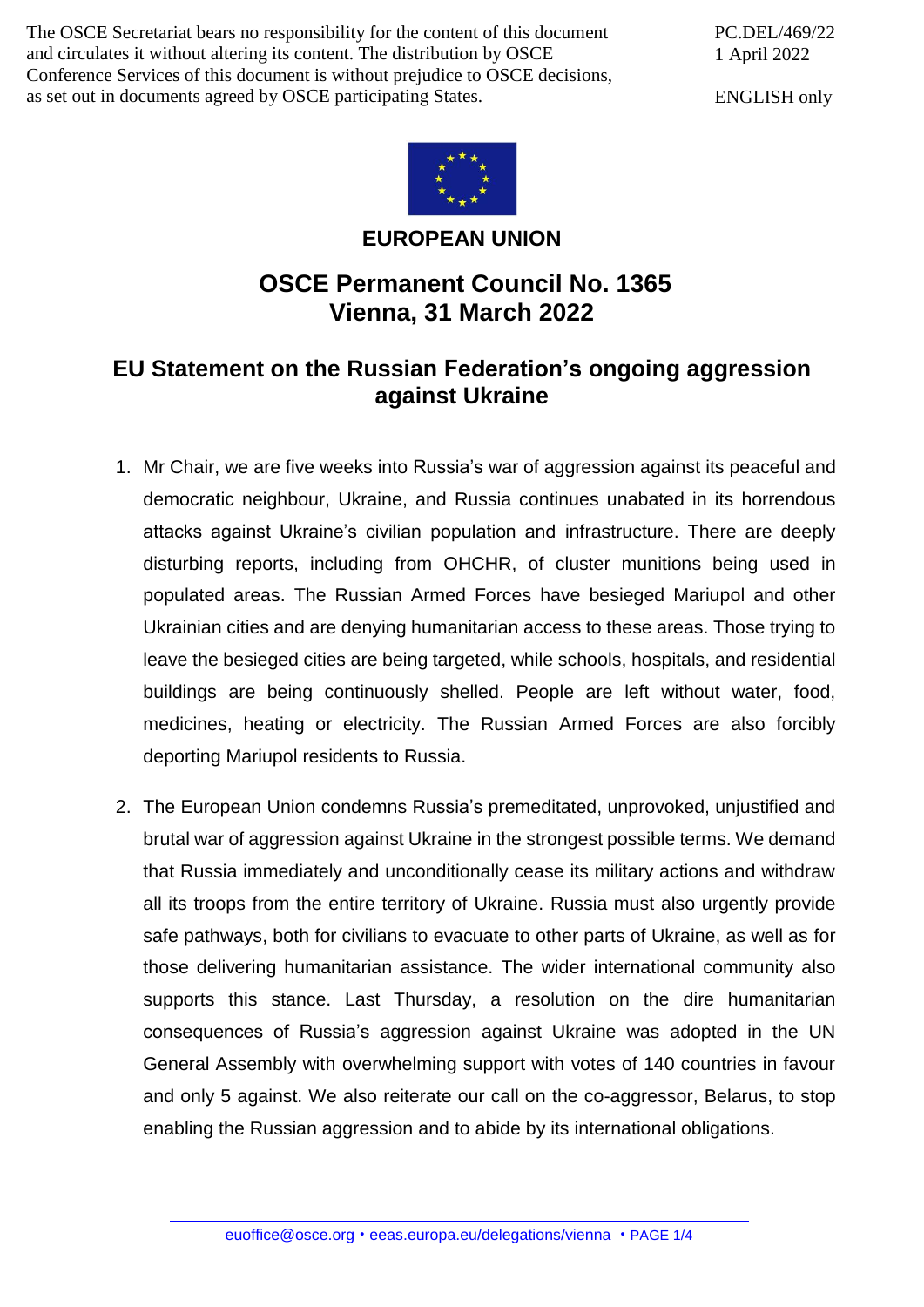- 3. Mr Chair, deliberate attacks directed against civilians are war crimes under international humanitarian law. There is *prima facie* evidence of the Russian Armed Forces' indiscriminate attacks in densely populated areas as well as on civilian infrastructure. In this regard, we heard moving testimonies from brave representatives of civil society from Ukraine or working in Ukraine, during the First Supplementary Human Dimension Meeting. The EU supports efforts by international bodies, including the OSCE, in the gathering of evidence and documentation of the atrocities of the war inflicted by Russia, and we welcome the tireless efforts and contributions of civil society and human rights defenders to this end. We will spare no effort to hold President Putin, the other architects of this aggression, as well as their executors on the ground, accountable for their actions.
- 4. We also recall Russia's obligations under the international treaties regarding chemical, biological and nuclear weapons. In this regard, we categorically denounce Russia's unfounded disinformation campaign against Ukraine, a state in full compliance with international non-proliferation agreements. In the event of a biological or chemical incident, Russia would bear full responsibility. In addition, we will also continue our efforts to support Ukraine in defending its networks against cyber incidents, including by holding those actors that engage in destructive, disruptive, or destabilising activities in cyberspace to account.
- 5. To date, the EU and its Member States have welcomed almost four million Ukrainians fleeing the violence, providing them food, shelter, access to health services, education and the labour market. We are also grateful to the Republic of Moldova for all its efforts. We are paying particular attention to the plight of children and will continue to do our utmost to provide them protection and ensure their rights. In addition, we are taking action to address other global negative consequences of the Russian aggression against Ukraine, in particular the Russian targeting of oil and grain storages, which are putting the lives and livelihoods of millions of people at risk. These cynical acts increase the burden on the Ukrainian people, result in a global commodity price boom and have severe consequences on global food security. We are also committed to providing support to Ukraine for its immediate humanitarian needs and, once the Russian onslaught has ceased, for the reconstruction of a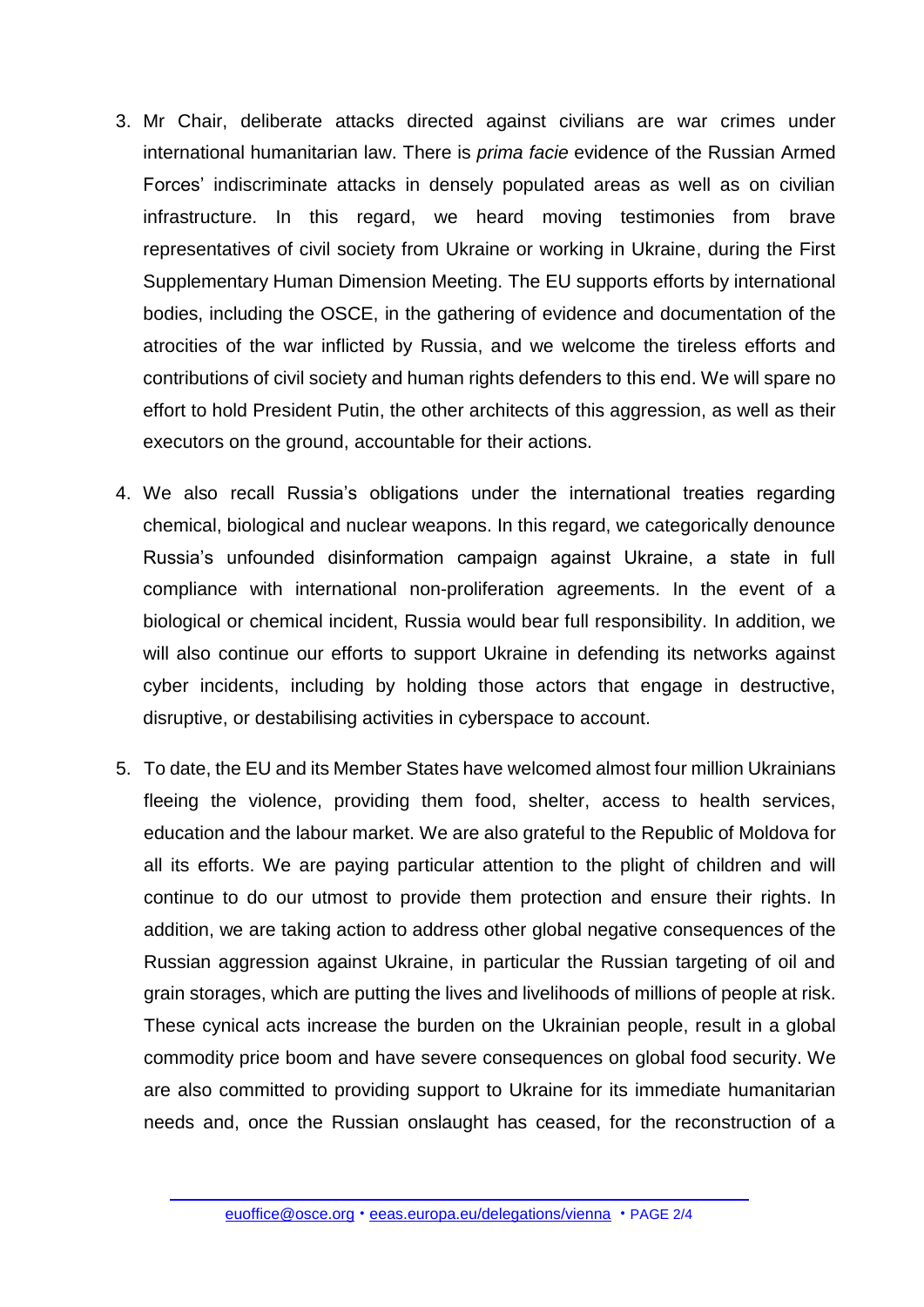democratic Ukraine through a Ukraine Solidarity Trust Fund, in which international partners will be invited to participate.

- 6. The humanitarian catastrophe on the ground inflicted by Russia's war against Ukraine requires urgent actions. We support all efforts of the OSCE Chairmanship, the OSCE executive structures and autonomous institutions in order to assist the people of Ukraine, including through the coordination and facilitation of humanitarian assistance and the support to safe pathways and humanitarian convoys. The same applies for the assessment of the human rights and humanitarian impacts of Russia's invasion.
- 7. Mr Chair, we continue to strongly condemn Russia's illegal annexation of the Crimean peninsula in 2014 and its recent recognition of the illegal self-proclaimed entities in the Donetsk and Luhansk regions of Ukraine. Any attempt by Russia to create illegitimate alternative administrative structures in Ukraine will be considered null and void. In this context, we condemn the conscription campaign of Crimean residents to be launched tomorrow, as well as previous campaigns, as they are another violation of international humanitarian law.
- 8. Russia is attacking Ukraine's statehood, including its democratically elected government. We have already seen examples of how democratic principles eroded where Russia has interfered in past years, including in the Crimean peninsula, where political opposition is stifled and persecuted, civil society curbed, journalists silenced and the rights of persons belonging to different communities, in particular Crimean Tatars, suppressed.
- 9. Moreover, Russia's external aggression is mirrored by increasing internal repression. We deplore a *de facto* media censorship imposed by Russian authorities coupled with the manipulation and disinformation of Russian audiences by state-controlled outlets in the context of Russia's unprovoked and unjustified war against Ukraine. This censorship has wiped out media freedom in Russia, as the RFoM recently pointed out. The Roskomnadzor's warning to Russian outlets not to publicise the interview organised by four Russian journalists with the Ukrainian President on 27 March is a clear example of the suppression of media freedom.